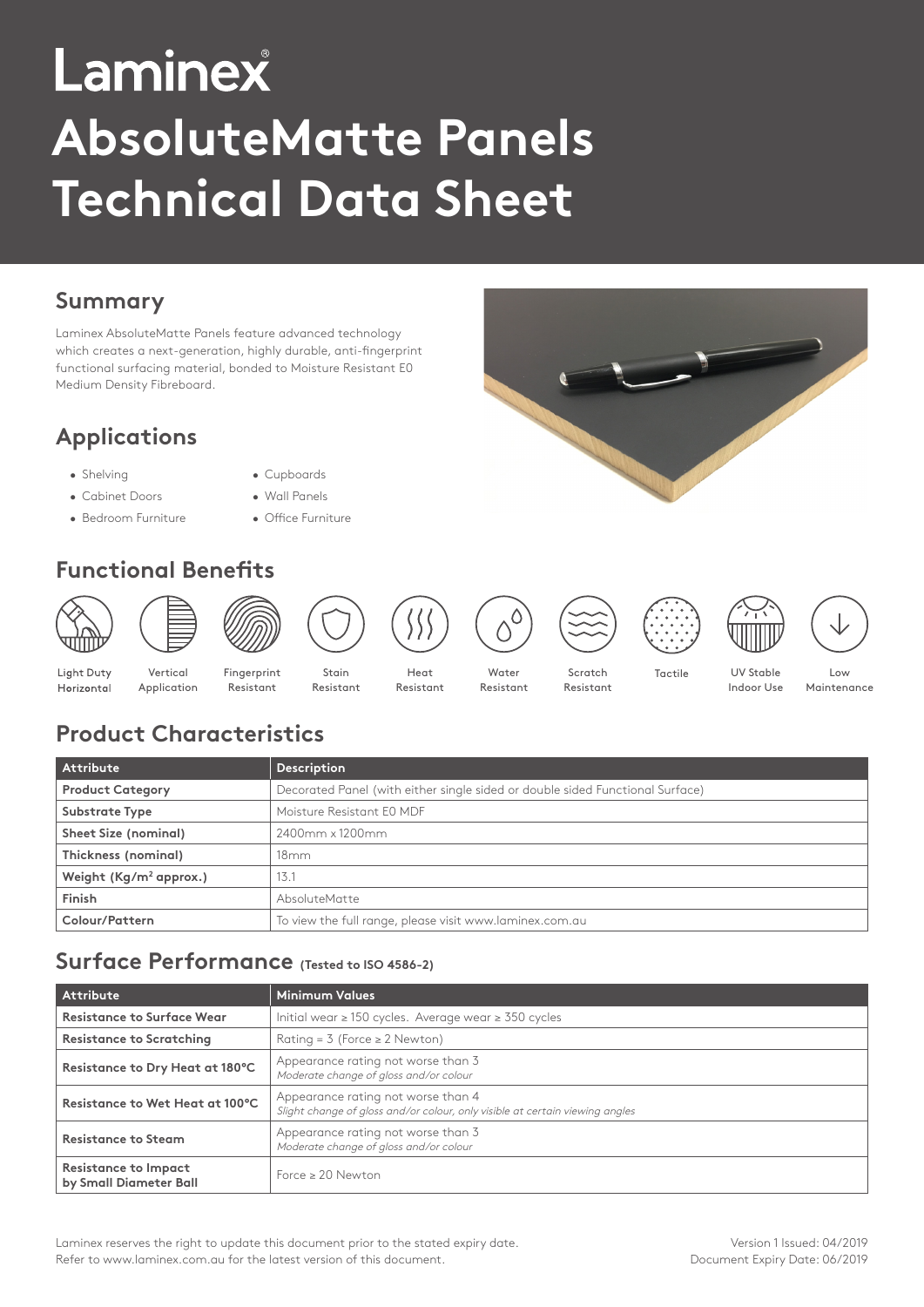#### **Surface Performance (Tested to ISO 4586-2)**

| Attribute                                     | <b>Minimum Values</b>                                                                             |                                                                                                                  |                                                                              |
|-----------------------------------------------|---------------------------------------------------------------------------------------------------|------------------------------------------------------------------------------------------------------------------|------------------------------------------------------------------------------|
| Lightfastness                                 | Contrast: Grey scale rating $\geq 4$<br>When tested in contrast with Blue wool 6 Ref: ISO 105-A02 |                                                                                                                  |                                                                              |
| <b>Resistance to Staining</b>                 | Groups<br>18.2                                                                                    | Acetone<br>Coffee (120q of coffee per litre of water)                                                            | Appearance rating not worse than 5<br>No visible change                      |
|                                               | Groups<br>3&4                                                                                     | Sodium hydroxide (25% solution)<br>Hydrogen peroxide (30% solution)<br>Shoe polish<br>Citric acid (10% solution) | Appearance rating not worse than 3<br>Moderate change of gloss and/or colour |
| Gloss Level at 60° angle<br>AS/NZS 1580.602.2 | $\leq$ 8 gloss units                                                                              |                                                                                                                  |                                                                              |
| <b>Colour Variation</b><br>ISO 105-A05        | Surface material "batch to batch" colour variation of $\Delta E \le 1$                            |                                                                                                                  |                                                                              |

#### **Adhesion Performance**

| <b>Attribute</b>     | Tested to                | Unit | Minimum Values |
|----------------------|--------------------------|------|----------------|
| Crosscut Adhesion    | AS/NZS 1580.408.2        | $\%$ |                |
| <b>Bond Strength</b> | AS/NZS 4266.2 Section 13 | MPa  |                |

#### **Substrate Performance (Tested to AS/NZS 1859.2)**

| Attribute                       | <b>Units</b>      | <b>Typical Values#</b> |  |  |
|---------------------------------|-------------------|------------------------|--|--|
|                                 |                   | 18mm                   |  |  |
| <b>Thickness Tolerance</b>      | mm                | $\pm 0.3$              |  |  |
| Density                         | Kq/m <sup>3</sup> | $720 \pm 20$           |  |  |
| <b>Internal Bond</b>            | <b>MPa</b>        | $0.7 - 1.0$            |  |  |
| <b>Modulus of Rupture</b>       | <b>MPa</b>        | $33 - 38$              |  |  |
| <b>Modulus of Elasticity</b>    | <b>MPa</b>        | 2800 - 3100            |  |  |
| <b>Surface Soundness</b>        | <b>MPa</b>        | $1.2 - 1.5$            |  |  |
| <b>Screw Holding, Face</b>      | Force N           | 1100 - 1400            |  |  |
| <b>Screw Holding, Edge</b>      | Force N           | 1000 - 1300            |  |  |
| Thickness Swell (24hr)          | $\%$              | $5.7 - 8.2$            |  |  |
| Wet Bending Strength (Method A) | <b>MPa</b>        | $5 - 6$                |  |  |
| Formaldehyde                    | mg/L              | $EO \le 0.5$           |  |  |

#### **Specialty Performance**

| <b>Attribute</b>              | <b>Tested to</b>             | <b>Typical Values#</b>                  |                                                                                                                                                                             |
|-------------------------------|------------------------------|-----------------------------------------|-----------------------------------------------------------------------------------------------------------------------------------------------------------------------------|
| <b>Fire Hazard Properties</b> | Cone calorimeter AS/NZS 3837 | Group Number                            |                                                                                                                                                                             |
|                               | (In accordance to AS5637.1)  | Average Specific Extinction Area (ASEA) | $25.3 \text{ m}^2/\text{Kq}$                                                                                                                                                |
| <b>Fingerprint Resistance</b> | Laminex Internal Method      |                                         | Functional Surface material DOES contain Fingerprint Resistance<br>functionality. Note: Balancing backer material DOES NOT<br>contain Fingerprint Resistance functionality. |

## **Emissions & Environmental Performance**

| Attribute    | Unit<br>lested to' |      | Values <sup>#</sup><br>iypical ' |  |
|--------------|--------------------|------|----------------------------------|--|
| Formaldehyde | ر ۱<br>1 U J / L   | ma/L | ◡.◡                              |  |

**#**Table contains representative values only. Performance variation outside stated typical values does not constitute a product failure.

Laminex reserves the right to update this document prior to the stated expiry date. Refer to www.laminex.com.au for the latest version of this document.